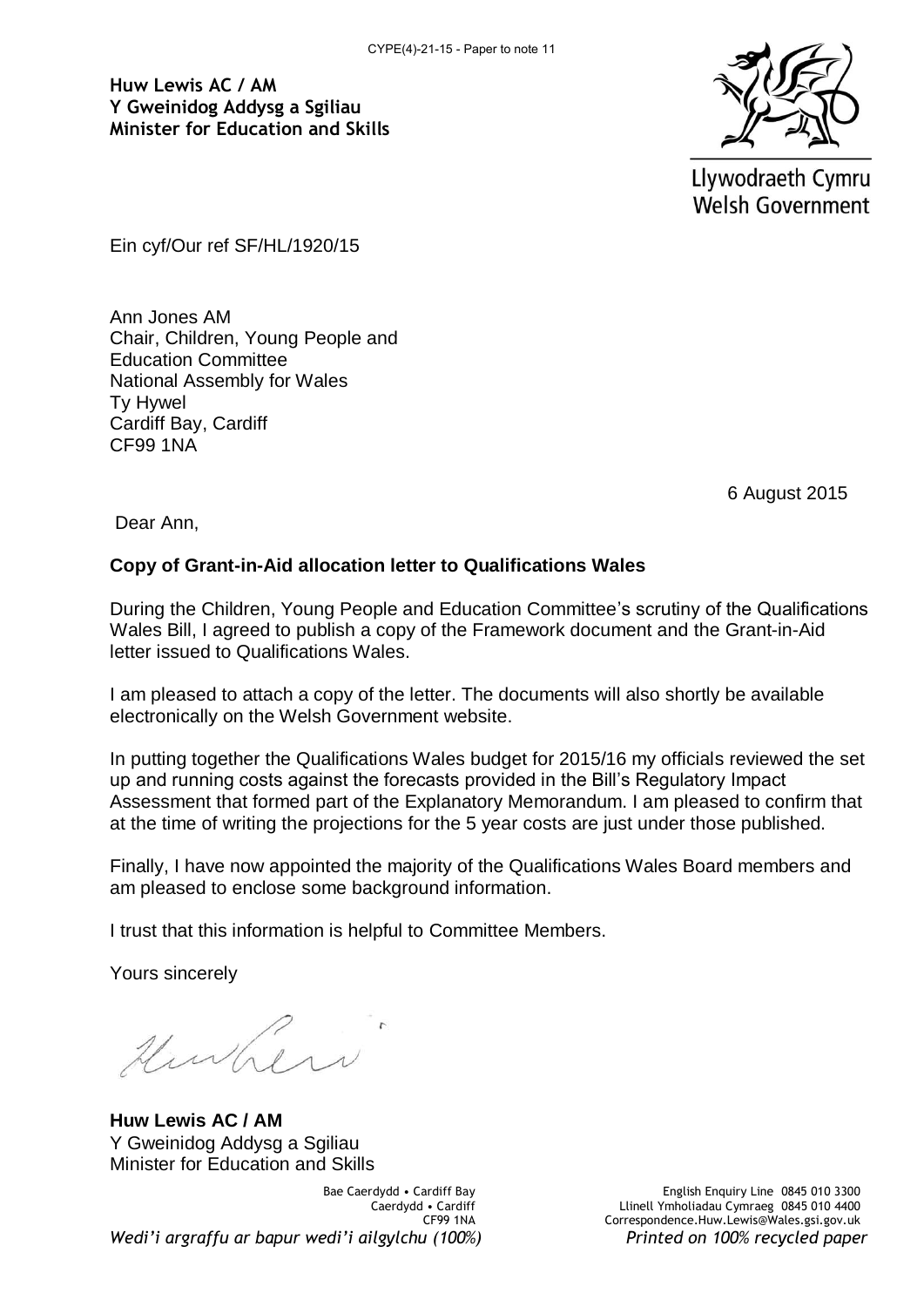# **Attachment 1:**

### **Qualifications Wales Board – pen portraits**

# **Ann Evans Chair, Qualifications Wales**

Ann Evans has been an independent education consultant since 2012 following four years as Chief Executive of Careers Wales, Mid Glamorgan and Powys. Her earlier positions include Assistant Chief Executive of ACCAC (Qualifications Curriculum and Assessment Authority for Wales), a school Science teacher and a lecturer and manager in Further Education.

# **Philip Blaker CEO, Qualifications Wales**

Philip was appointed as CEO Designate for Qualifications was in September 2014. Prior to that, he was Interim Director of Operations at, where he was accountable for the day-to-day delivery of UCAS' admissions services, including the processing of applications, collection of course data and verification services. He joined UCAS in November 2011, having previously worked with the organisation as a management consultant. Philip's career has been focused on the delivery of large scale complex operations, and, before becoming a consultant with PwC, he had a background in the delivery of national assessments and examinations. Philip was Director of Test Operations with the Qualifications and Curriculum Development Agency and part of the senior management team with examinations board AQA. Philip has postgraduate qualifications in business management and is a qualified project and programme manager.

#### **Claire Morgan Board Member**

Claire Morgan is currently the Associate Dean of Quality and Standards at Cardiff University. Prior to this role Claire was a senior lecturer in Economics, with 20 years' experience in higher education, with specific interest in assessment policy and practice. Claire has also been appointed to work for the Quality Assurance Agency as an academic Higher Education Reviewer. Committed to the enhancement of the student experience Claire is a member of numerous Boards and working groups within Cardiff University. In August Claire starts a new role within Cardiff Metropolitan University as Dean for Learning and Teaching.

### **Paul Croke Board member**

Paul Croke was the Principal of Yale College until 2011 following a successful career in further education for over 40 years. Paul is currently an education consultant specialising in post sixteen education and training, he is also Chair of Governors at Bridgend College. Paul was instrumental in writing the first ever Sports Strategy for Colleges in Wales and is currently the Chair of the Welsh Colleges Sports Co-ordinators' group. Paul is writing a PhD in conjunction with Colegau Cymru on the developments in the post sixteen sectors in Wales 1993-2011.

### **Angela Maguire-Lewis Board member**

Angela Maguire-Lewis is a highly experienced senior manager and has worked in Work Based Learning for 20 years, currently working as a freelance educational consultant supporting companies on both operational and quality strategies. In her previous role as Operations Manager with Babcock International Group she managed work based learning contracts in Wales, Scotland and Northern Ireland. Angela has in-depth experience and knowledge of the design, delivery and evaluation of apprenticeship, employability and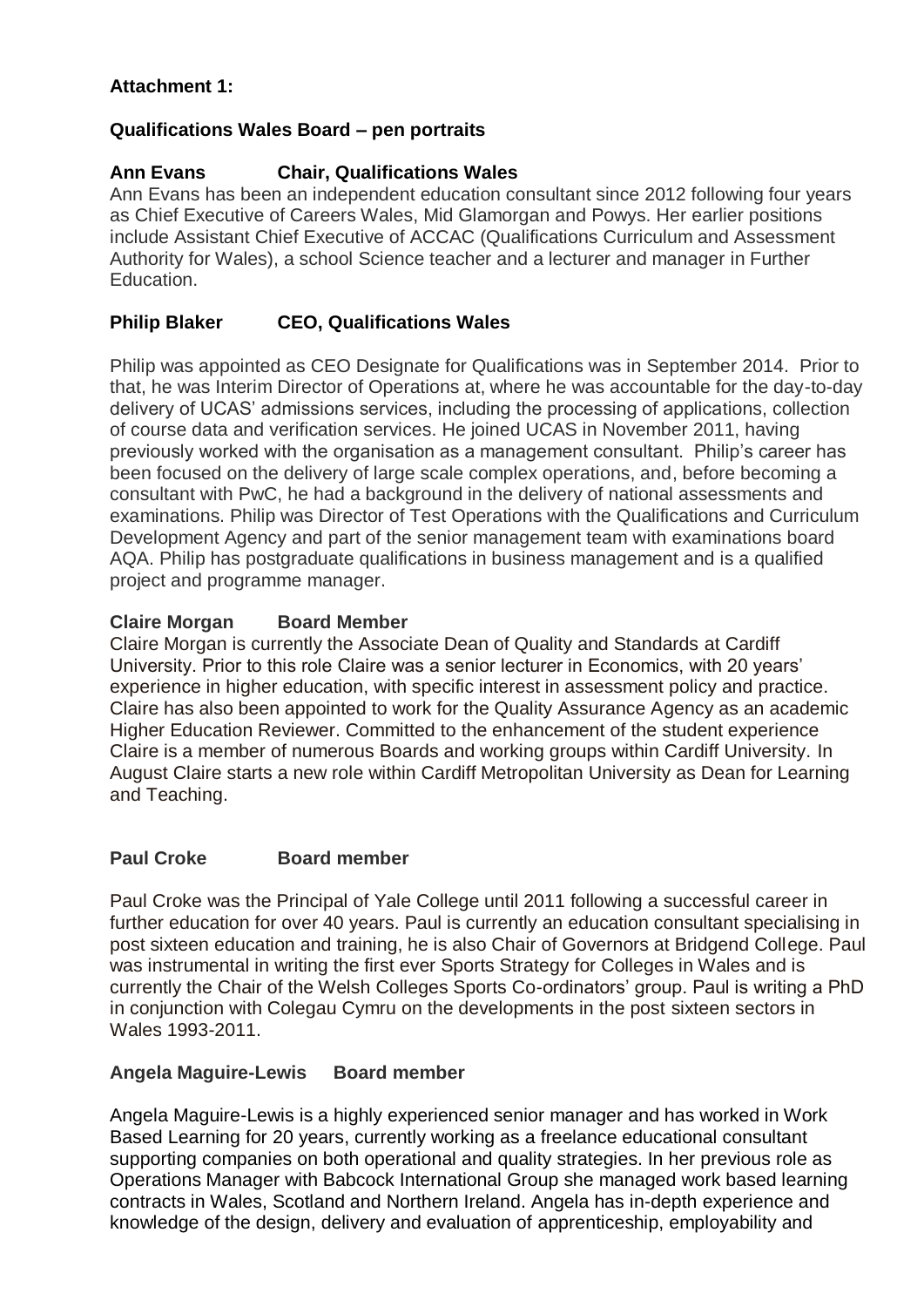alternative curriculum programmes. She has represented Work Based Learning providers in her former role as Board Member of NTFW and as a member of external stakeholder meetings for Post 16 education and skills in Wales. Throughout her career she has shown continual commitment to achieving high quality standards which has been enhanced through her work with Estyn as Additional Inspector.

### **Isabel Nisbet Board member**

Isabel Nisbet has had a career in public service and regulation, particularly of education and educational assessment. She is a Scot and attended school and university in Glasgow, followed by postgraduate studies at Oxford. She held a range of civil service posts in Scotland and England, and in the 1990s moved to senior executive roles at in the regulation of doctors and of medical education. In 2005 she was appointed Director of Regulation at the Qualifications and Curriculum Authority and she subsequently became the first CEO of Ofqual, the regulator of examination and qualifications in England. From 2011-2014 she worked in South East Asia on behalf of Cambridge International Examinations. Isabel is now an Affiliated Lecturer at the Faculty of Education, University of Cambridge, and serves on several Boards and Committees.

# **Caroline Burt Board member**

Dr Caroline Burt is the admission tutor and director of studies in history at Cambridge University. Caroline's career history includes tax analyst at Arthur Andersen Accountants and academic studies tutor at Cambridge University. Caroline is Chair of several groups and boards within Cambridge University and Trustee at Oakhome School and Governor at the Coopers Company and Coborn School in Essex. Caroline has won many awards and prizes throughout her career and will shortly be taking a sabbatical to write a book on medieval history.

# **Dr Dylan Jones Board member (short-term)**

Dr Jones is the Headteacher of the Welsh-medium school Ysgol Gyfun Bro Morgannwg. His vision for and strategic direction of the school since its inception in 2000 were praised in the 2008 report on the school by Estyn, in which the school was awarded Grade 1 in all but one of the inspection categories. In 2010, Dr Jones was nominated for the NCSL Headteacher of the Year Award, and in 2012, he was Chair of the National Eisteddfod's Executive Committee. Dr Jones was also part of the Qualifications Wales Advisory Board that has supported the Qualifications Wales – Transition Team over the last two years, until it was disbanded in March 2015. He has been directly appointed on a short-term basis to the Board of Qualifications Wales while a further round of advertisement is carried out.

### **Iestyn Davies Board member (short-term)**

Iestyn Davies is the lead staff member for the FSB, which represents the interests of small and medium-sized enterprises in Wales. The FSB's current membership in Wales stands in the region of 10,000, and it has an active role in lobbying and influencing government as well as supporting its members with a range of business benefits. Iestyn leads a team of seven full-time employees that supports FSB members in Wales via their regional and branch associations. He also provides direct support to the Chair of the FSB's Welsh Policy Unit. Iestyn was part of the Qualifications Wales Advisory Board that has supported the Qualifications Wales – Transition Team over the last two years, until it was disbanded in March 2015. He has been directly appointed on a short-term basis while a further round of advertisement is carried out.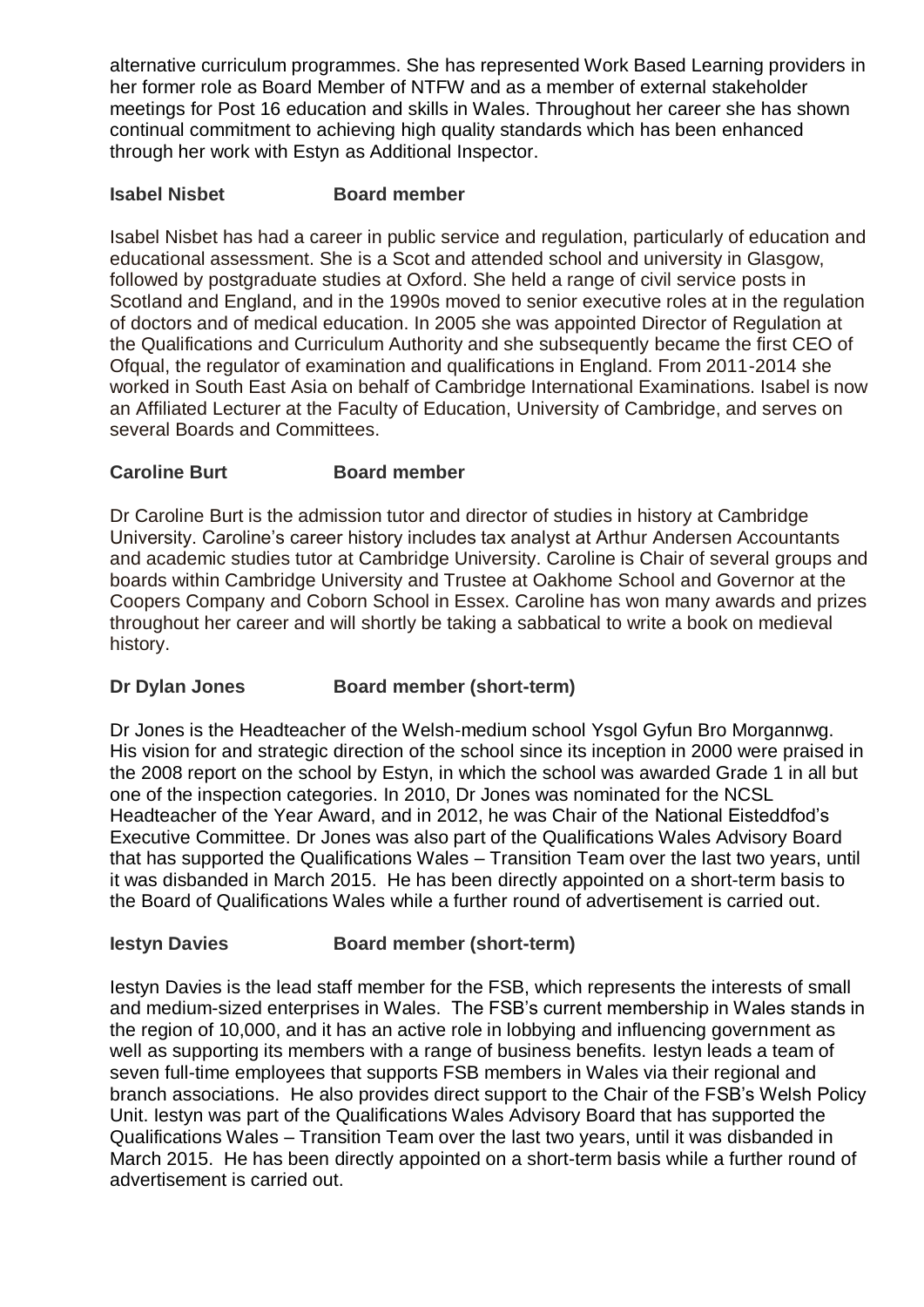

Llywodraeth Cymru **Welsh Government** 

Ein cyf/Our ref SF/HL/1920/15

Ann Evans Chair of Qualifications Wales Q2, Pencarn Lane, **Newport** NP10 8UH

6 August 2015

Dear Ann,

# **Qualifications Wales Grant Allocation Letter for 2015 – 2016**

I am very pleased to be writing to you to confirm the first Grant Allocation for Qualifications Wales. This is a key moment for education in Wales, marking the successful implementation, and indeed completion, of the recommendations set out by Huw Evans in his 2012 Review of Qualifications.

You are embarking on an important journey, to shape the qualifications system in Wales to ensure that qualifications are understood and valued and meet the needs of our young people and the Welsh economy. As a regulator, I expect you to be tough but fair and develop an effective regulatory relationship with Awarding Bodies. I also look forward to seeing you demonstrate your independence by both challenging and advising Ministers. Equally, I look forward to your direct engagement with partners across Wales to contribute to the on-going development of education in Wales.

I have sought to provide you with the best possible start. The early appointment of the CEO has allowed the organisation to be established in tandem with the legislative process. I will be transferring assets, staff and contracts to you when you commence your regulatory functions in September. I have appointed a strong Board and I am confident they will support you as you develop your strategic and operational plans.

The Qualifications Wales Act clearly lays out your principal aims of ensuring that qualifications, and the Welsh qualification system, are effective for meeting the reasonable needs of learners in Wales, and of promoting public confidence. It also covers the matters to which you must pay regard.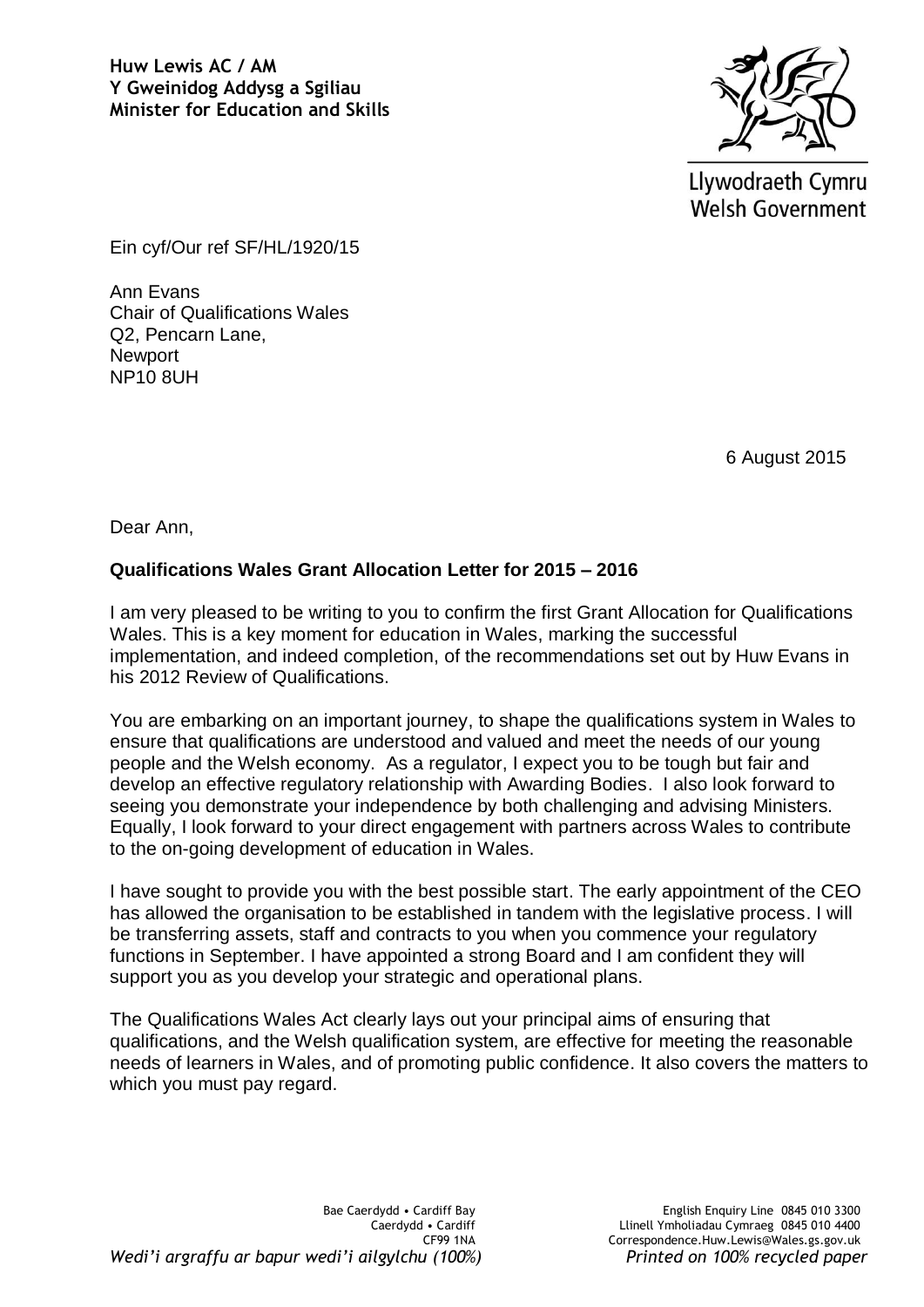Qualifications Wales is being established at an exciting time for education in Wales. There is a new momentum in Welsh education, driven by our reforms, and focused on raising standards across the board. In June I announced that the Welsh Government would accept in full the recommendations of Professor Graham Donaldson's report 'Successful Futures' and we will now begin the task of creating a new curriculum for Wales.

Qualifications Wales will be an important partner in the development of our new curriculum and I look to you to consider how best to ensure that our curriculum aims and purposes are appropriately reflected in the qualifications that young people take. There are two key areas where I would welcome more immediate advice on the alignment of qualifications and the new curriculum. The first relates to the Welsh Language. As I said in my statement to the Assembly, a curriculum that is by Wales for Wales must reflect our confidence and pride in Wales as a bilingual nation, with the strength and assurance to enable all learners to acquire skills in both Welsh and English. There is much to be done to improve pupils' Welsh-language skills in our English-medium schools at all ages. In support of the wider work being undertaken to strengthen acquisition of the Welsh language I would like Qualifications Wales to consider the current range of Welsh second language qualifications and advise on how these should change in light of the recommendations made in 'Successful Futures'. I would also welcome your advice on how, over the longer term, we can raise the expectations embodied in those qualifications.

The second area concerns Religious Education qualifications. In his report Professor Graham Donaldson identifies four purposes of education, one of which is that children should be ethical, informed citizens of Wales and the world. I would welcome your advice on how qualifications relating to religion might also incorporate philosophy and ethics providing an opportunity for young people to ponder ideas around ethics and citizenship and what it means to be a citizen of a free country.

Given the current GCSE and A level reform programme I would welcome early views on both these issues.

The reform of our qualifications sees the first phase of new GCSEs and A levels and the Welsh Baccalaureate being taught from September 2015. Ensuring our schools and colleges are well prepared and confident in their understanding of the requirements of the new qualifications in order to teach them effectively is a top priority for Welsh Government and I welcome your support to ensure that no momentum is lost.

As the regulator I would also like to see Qualifications Wales considering the 2014 lessons learned report produced by Huw Evans, and advising me of any recommendations that it will be taking forward.

I am currently considering the results of the consultation on Apprenticeships, and will soon want to discuss with you what role, if any, Qualifications Wales should have in the future. I would also like to remind you that Qualifications Wales is one of the three key partners in the on-going promotion of the Credit and Qualification Framework for Wales (CFQW) and encourage you to consider how you can best support this.

During the development of the legislation I put forward an amendment to enable Qualifications Wales to both 'approve' qualifications, but also to 'designate' qualifications as eligible for funding. I believe that this provides an important flexibility and I have agreed to only transfer a small number of qualifications as 'approved'. In doing so it is important that I state my clear expectation that the volume of approved qualifications will increase significantly over time.